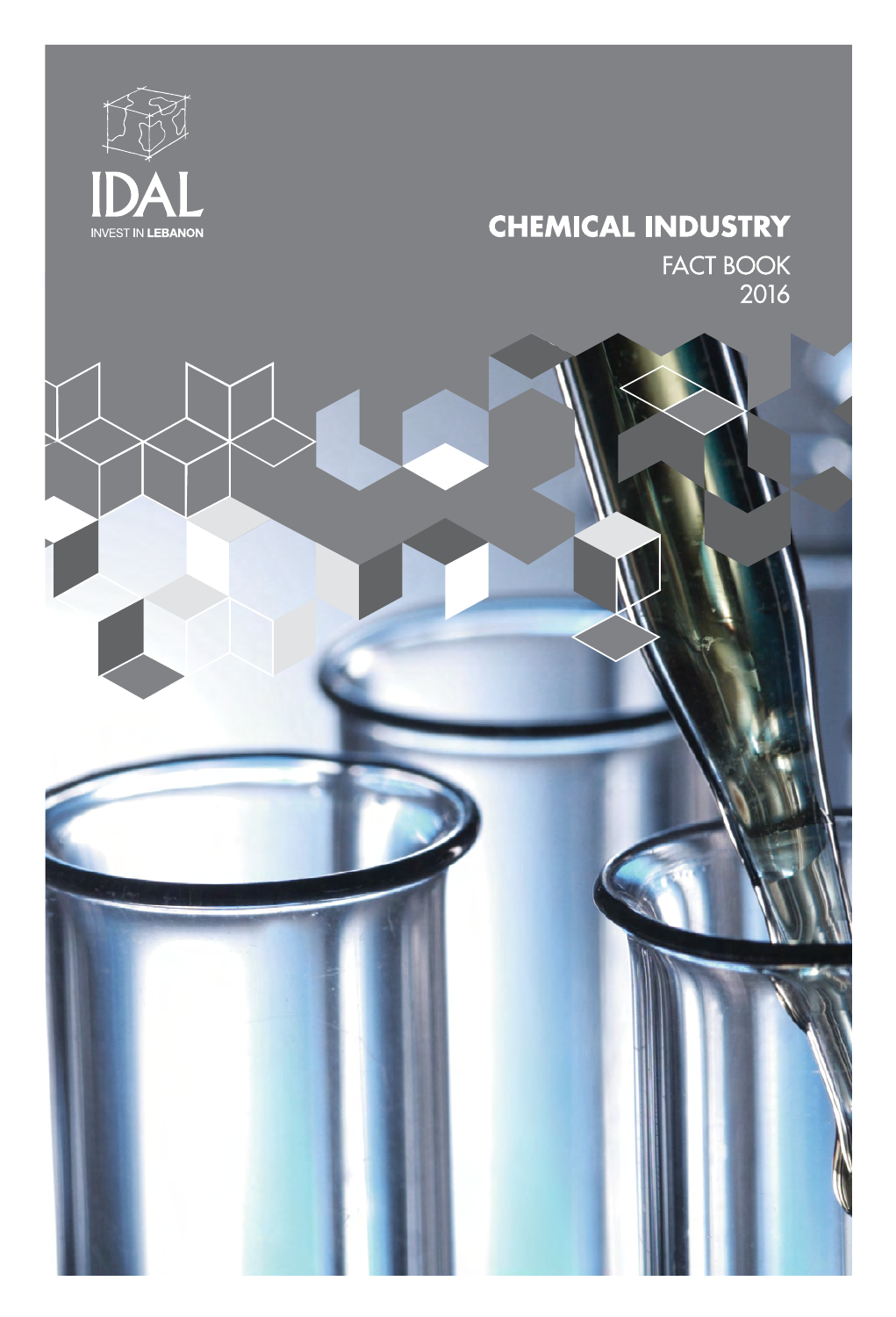# CONTENT

| <b>SECTOR OVERVIEW</b>                                                         | P 4             |
|--------------------------------------------------------------------------------|-----------------|
| <b>REGIONAL POSITIONING</b>                                                    | P <sub>5</sub>  |
| <b>DOMESTIC OVERVIEW</b>                                                       | P6              |
| <b>TRADE PERFORMANCE</b>                                                       | $P$ 10          |
| <b>MAIN INVESTMENT OPPORTUNITIES</b>                                           | P <sub>12</sub> |
| <b>PROFILE OF TOP CHEMICAL</b><br><b>COMPANIES IN LEBANON</b>                  | P <sub>13</sub> |
| <b>GLANCE AT INVESTMENT PROJECTS</b><br><b>SUPPORTED BY IDAL IN THE SECTOR</b> | P <sub>15</sub> |
| <b>GOVERNMENT INITIATIVES</b>                                                  | $P$ 16          |
| <b>MAIN CONTACT DETAILS</b>                                                    | P 17            |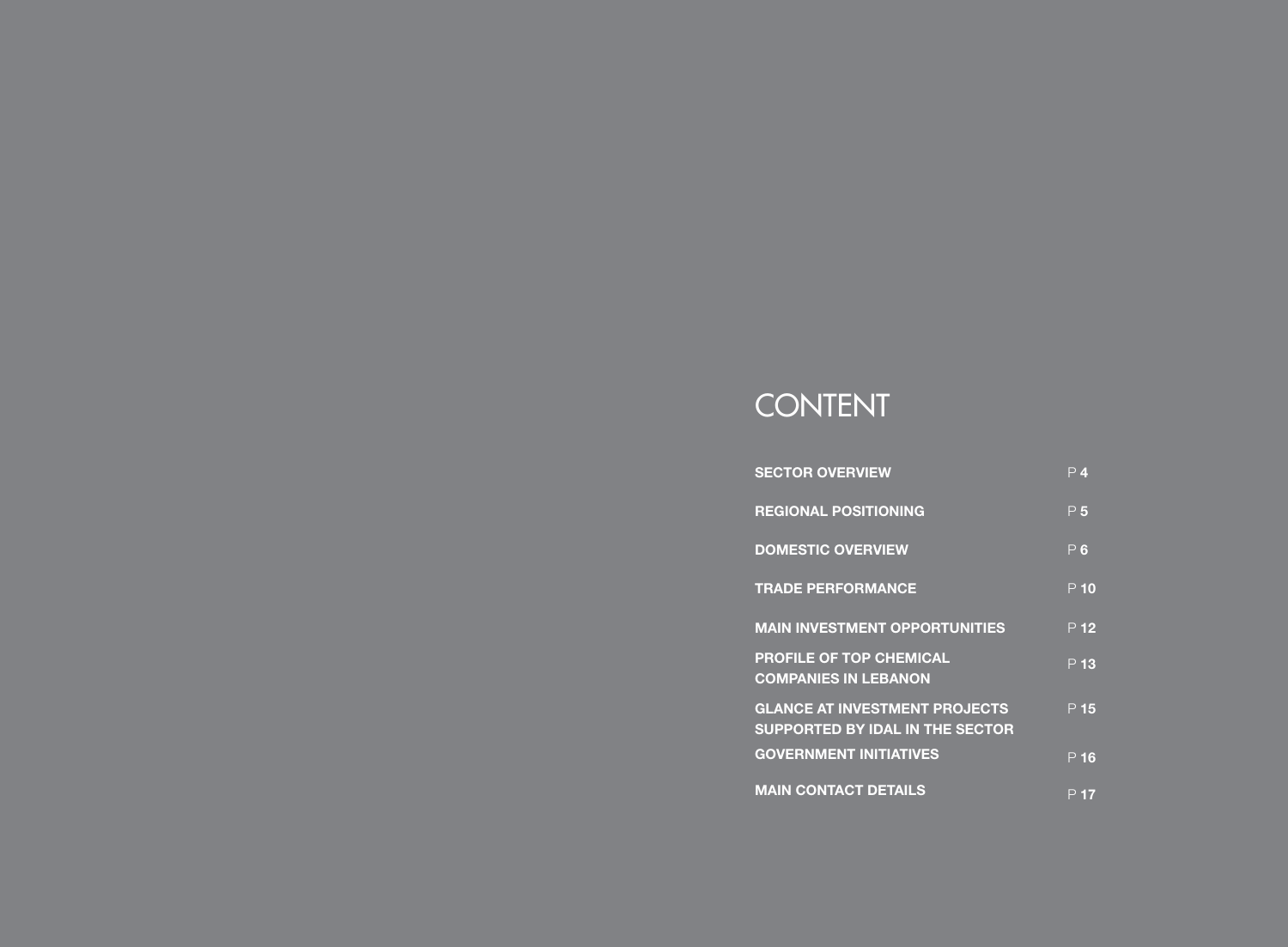The chemicals sub-sector includes the manufacture of the following products:

- ▶ Basic chemicals (organic and inorganic chemicals)
- ▶ Fertilizers
- Plastics and articles thereof
- ▶ Rubber and articles thereof
- ▶ Paints, varnishes & similar coatings, printing ink and mastics
- ▶ Soap & detergents, cleaning & polishing preparations, waxes
- Perfumery, cosmetics and toilet preparations, essential oils and resinoids
- Albuminoidal substances; modified starches; glues
- Explosives; pyrotechnic products; matches
- ▶ Photographic or cinematographic goods
- Miscellaneous chemical products (pesticides, insecticides, nail polish remover, etc.).

### This class excludes the:

- Manufacture of asphalt-based adhesives
- Manufacture of pharmaceuticals, medicinal chemicals and botanical products.

# SECTOR OVERVIEW REGIONAL POSITIONING

Although the worldwide chemicals market is mainly dominated by the Asia-Pacific region, North America, and the EU, the MENA region remains a significant emerging player in the field.

In 2013, the Middle East chemical industry was valued at USD 160 billion.

It is projected to expand in the Middle East at a faster pace than in any other region between 2013 and 2020<sup>1</sup>, and will be the fastest growing sector of the region until 2017<sup>2</sup>. Petrochemicals and fertilizers would be the fastest growing segments, with a projected CAGR of 8.3% and 6.7 % respectively, from 2013 to 2020<sup>3</sup>.



More than USD 770 billion of foreign direct investments will be invested in the Middle East in the chemical industry between 2011 and 2020<sup>4</sup>, largely driven by the rising demand of construction products (paints, coatings, adhesives, sealants).

2 IHS , 2014

<sup>4</sup> Business Review Middle East, 2014





<sup>1</sup> Frost and Sullivan, 2014

<sup>3</sup> Frost and Sullivan, 2014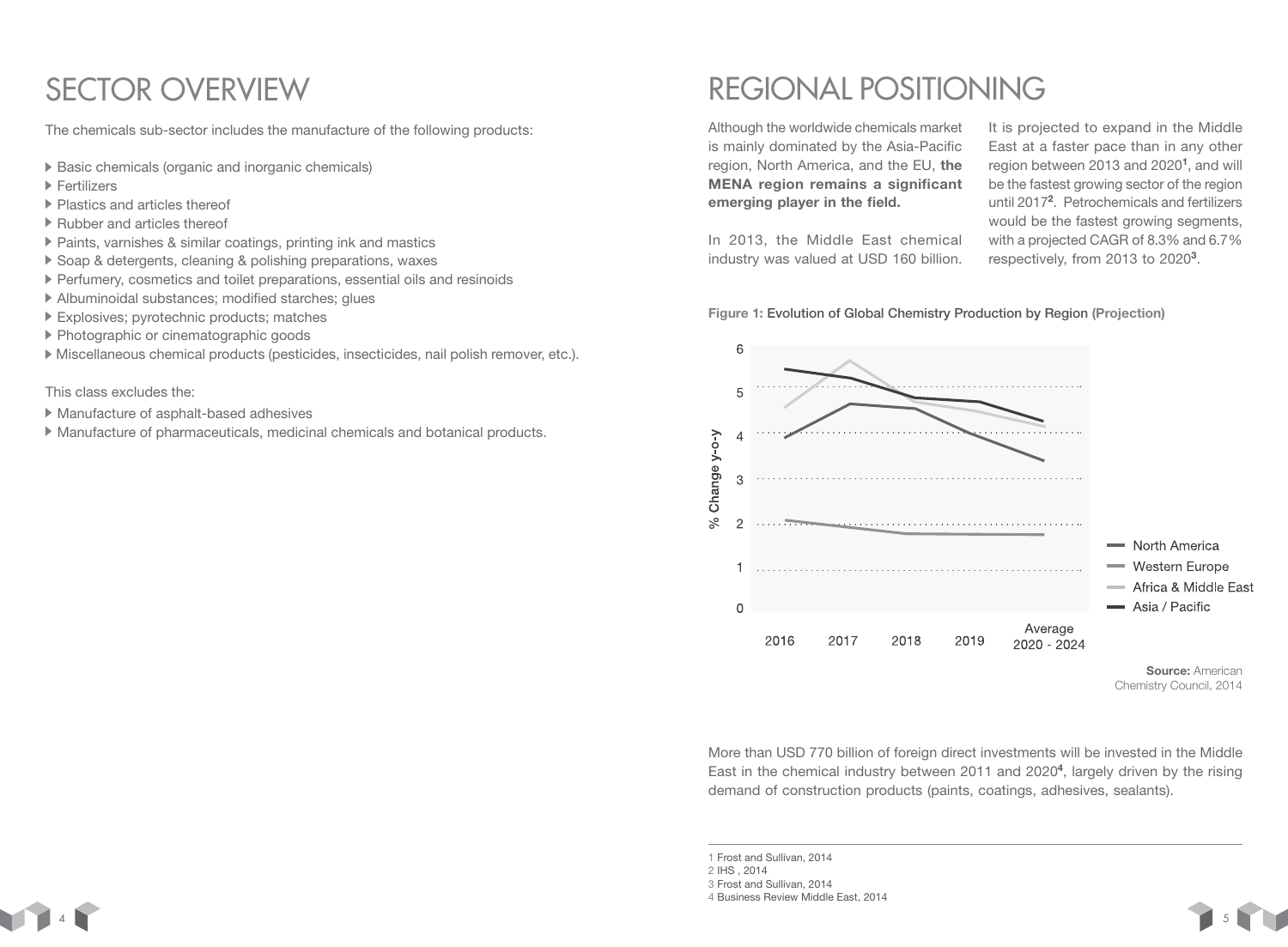## DOMESTIC OVERVIEW

The Lebanese chemical industry is one of the most diversified sectors in the country. There are around 110 different items produced in this sector<sup>5</sup>, including basic chemicals, soaps and detergents, cosmetics, plastic, rubber, oil refining, and paints and varnishes.

The manufacturing of chemicals, rubber & plastics, is the seventh largest national industrial sector in terms of contribution to GDP, accounting for LBP 465 billion in 2013<sup>6</sup>, up from LBP 391 billion in 2011<sup>7</sup> (Table1).

Table 1: Contribution of the chemicals, rubber & plastics industry to Lebanon's GDP:

| Year                              | 2011   | 2012   | 2013   |
|-----------------------------------|--------|--------|--------|
| Contribution to GDP (LBP Billion) | 391    | 417    | 465    |
| National GDP (LBP Billion)        | 60,414 | 66,481 | 71,185 |

Source: Lebanese National Accounts, 2013

There are around 366 factories with 8 employees and above in Lebanon operating in this sector, accounting for around 9% of total industrial firms in the country<sup>8</sup>, with a total workforce of around 4,000 employees<sup>9</sup>. The industry contributes to an output of around USD 460 million, which corresponds to almost 7% of total manufacturing turnover<sup>10</sup> (Table 2).

### Table 2: Contribution of the Chemical Sector to National Economy (2007)

| Contribution to the Economy | In,000 USD<br>(unless stated otherwise) | % of Total<br>Industries |
|-----------------------------|-----------------------------------------|--------------------------|
| Workforce (Number)          | 4,066                                   | 4.9%                     |
| <b>Wages &amp; Salaries</b> | 30,693                                  | 5.6%                     |
| Value added                 | 132,428                                 | $6.4\%$                  |
| $G.F.C.F^*$                 | 33,698                                  | 11.4%                    |
| Value Added / Workforce     | 33                                      |                          |

Source: Industrial Survey 2007, Ministry of Industry Note: these numbers include man-made fibers \* G.F.C.F: Gross Fixed Capital Formation Note: Latest available figures

Approximately 70% of chemical companies are located in Mount Lebanon<sup>11</sup> (Figure 2).

Figure 2: Distribution of chemical companies by region (2015-2016)



Note: Companies with a minimum of 8 employees Source: Directory of exports and industrial firms in Lebanon, 2015-2016

Lebanon's central geographic position in the MENA region provides a decisive advantage for chemical companies, giving them access to a market of more than 350 million consumers.

5 Directory of Exports and Industrial Firms in Lebanon, 2015-2016

6 Latest available figures

- 7 Lebanese National Accounts, 2013 (including pharmaceutical products)
- 8 Directory of exports and industrial firms in Lebanon, 2015-2016
- 9 Including man-made fibers, Industrial survey 2007, Lebanese Ministry of Industry
- 10 Including man-made fibers, Industrial survey 2007, Lebanese Ministry of Industry
- 11 Directory of exports and industrial firms in Lebanon, 2015-2016

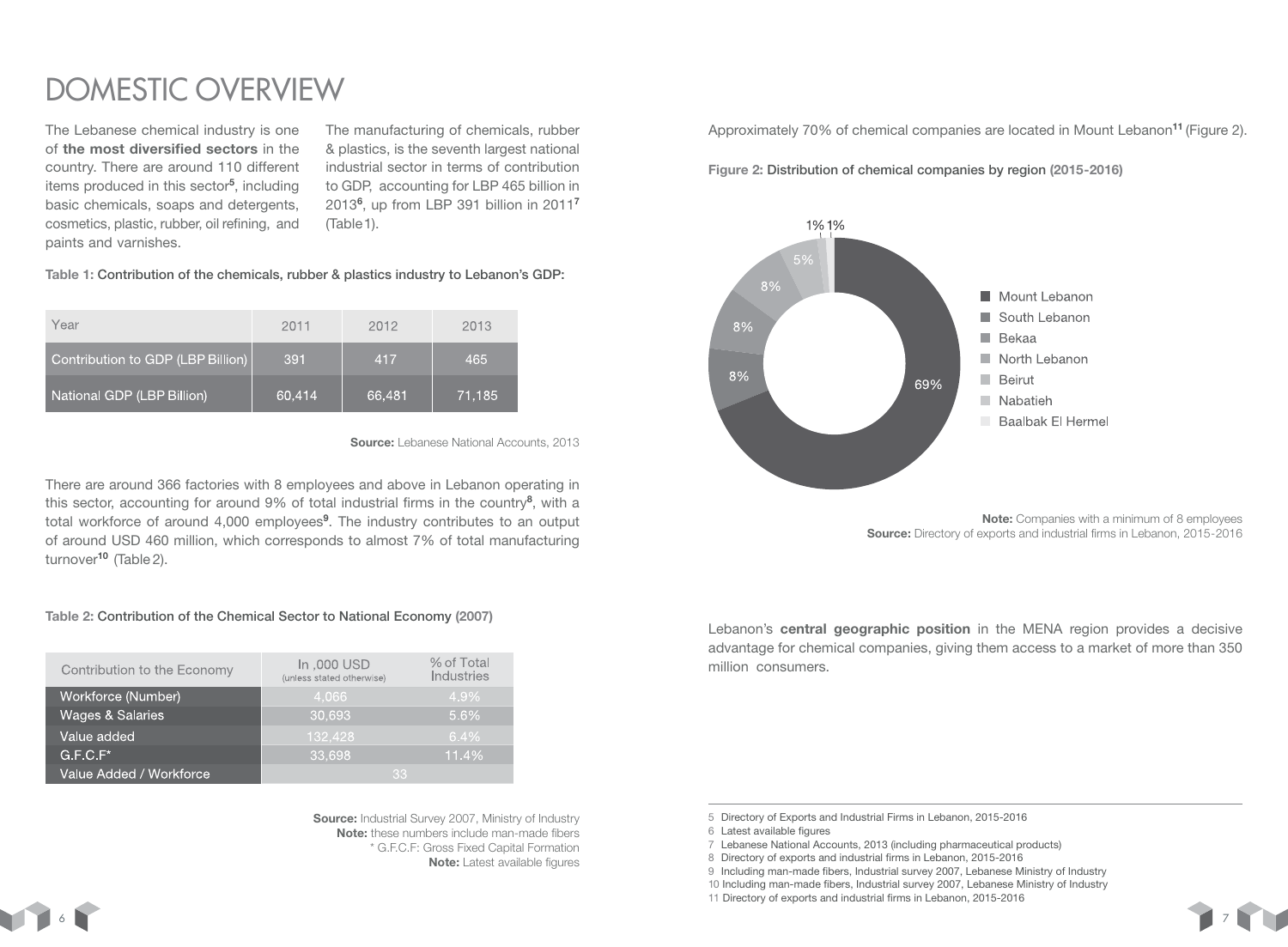In terms of activities, Lebanese chemical companies have been focusing mainly on the manufacturing of polymers and specialty chemicals, as the sector's value chain below shows<sup>12</sup>

Figure 3: Value Chain of the Chemicals Sector & Number of Companies with activities in Each Division



#### Source: IDAL's calculations, 2016

80% of companies in the Chemical sector had activities in the plastics industry, 29% of them in the perfumery industry, and  $26\%$  in the paints industry<sup>13</sup> (Figure 3). Few companies (less than 7%) focus on the production of basic chemicals, while there are no companies working in petrochemicals<sup>14</sup>, largely due to Lebanon's uncompetitive advantage in these fields.

Figure 4: Concentration of activities of chemical companies in Lebanon (2015-2016)



In terms of academics and research, there are about ten universities that offer graduate and undergraduate programs in Chemistry. A number of those have R&D facilities, exchanging knowledge with the private sector, and transferring vital skills.



12 This is calculated according the activities undertaken by companies.

Companies can undertake a number of different activities.



<sup>13</sup> IDAL's calculations, 2016

<sup>14</sup> IDAL's calculations, 2016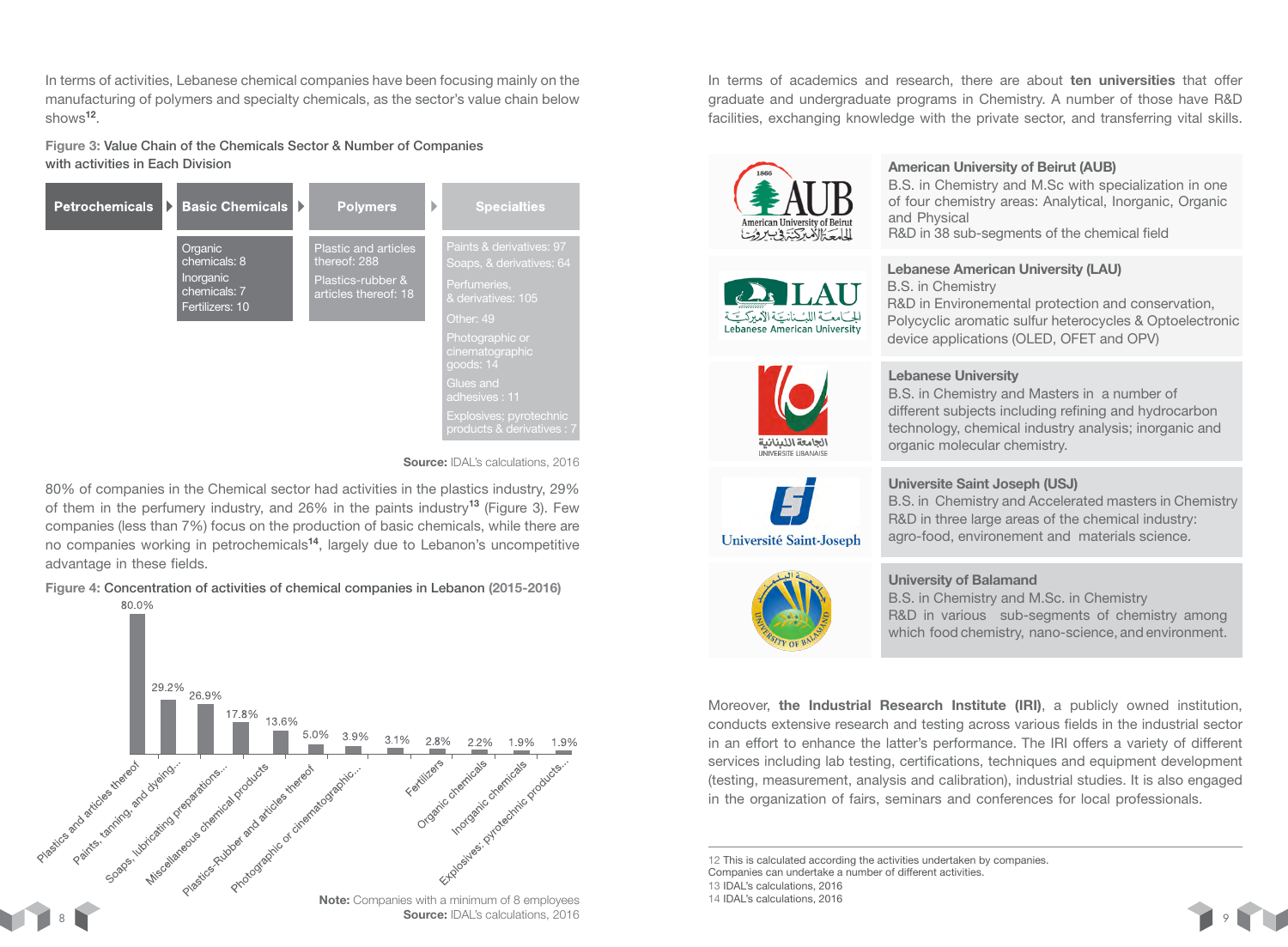## TRADE PERFORMANCE

In 2015, Lebanese total chemical exports reached USD 411 million, (corresponding to 390,000 tons). Exports of chemical products accounted for 14% of total Lebanese industrial exports in 2015, placing it in third place in terms of the most exported industrial products<sup>15</sup>.

Lebanon's trade performance in the chemical sector varies according to the different sub-sectors. Lebanon is a net exporter of inorganic chemicals and of fertilizers. In 2015, inorganic chemicals accounted for 2% of Lebanon's total exports, and fertilizers accounted for 3% of total exports, compared to import levels of 0% for both sub-sectors<sup>16</sup>. For other sub-sectors, the balance of trade is negative.

Lebanon's chemical exports are constituted primarily of essential oils, resinoids, cosmetics and toilet preparations, which account for 27% of total exports of chemical products<sup>17</sup>. These are followed by plastics and articles thereof, which account for 26% of total exports of chemical products<sup>18</sup>. Fertilizers come in third place and account for 17% of total exports of chemical products<sup>19</sup>.

Lebanon's chemical imports are constituted primarily of plastics and articles thereof, which account for 40% of total imports of chemical products, followed by essential oils and resinoids, cosmetics and toilet preparations (14%), and by miscellaneous chemical products (10%)<sup>20</sup>.

Table 3: Lebanon's main trade partners for each chemical sub-sector

| Sub-sector                                      | Main country of<br>import, % of total<br>import from<br>this country | Main export<br>destination, %<br>of total export<br>towards this country |
|-------------------------------------------------|----------------------------------------------------------------------|--------------------------------------------------------------------------|
| Inorganic chemicals                             | Turkey, 22%                                                          | Spain, 37%                                                               |
| Organic chemicals                               | China, 27%                                                           | Syria, 22%                                                               |
| <b>Fertilizers</b>                              | Italy, 16%                                                           | Bangladesh, 49%                                                          |
| Paints & derivatives                            | Italy, 12%                                                           | KSA, 17%                                                                 |
| Perfumery, & derivatives                        | France, 27%                                                          | Iraq, 25%                                                                |
| Soaps & derivatives                             | Egypt, 22%                                                           | KSA, 21%                                                                 |
| Glues, adhesives, & derivatives                 | Germany, 15%                                                         | Iraq, 13%                                                                |
| Explosives, pyrotechnic products, & derivatives | France, 30%                                                          | Ethiopia, 84%                                                            |
| Photographic or cinematographic materials       | <b>China</b> , 28%                                                   | Syria, 35%                                                               |
| Miscellaneous chemicals                         | Germany, 16%                                                         | KSA, 35%                                                                 |
| Plastics & articles thereof                     | <b>KSA, 21%</b>                                                      | <b>Syria, 20%</b>                                                        |
| Rubber & articles thereof                       | China, 31%                                                           | $KSA$ , 11%                                                              |

Source: Lebanese customs, 2016

Figure 5: Evolution of Lebanese Chemical Exports & Imports (2012 – 2015) | USD,000



15 (including pharmaceutical products), Lebanese customs, 2016

16 Lebanese customs, 2016

17-18-19-20 According to the value of export in USD, IDAL's calculations, 2016



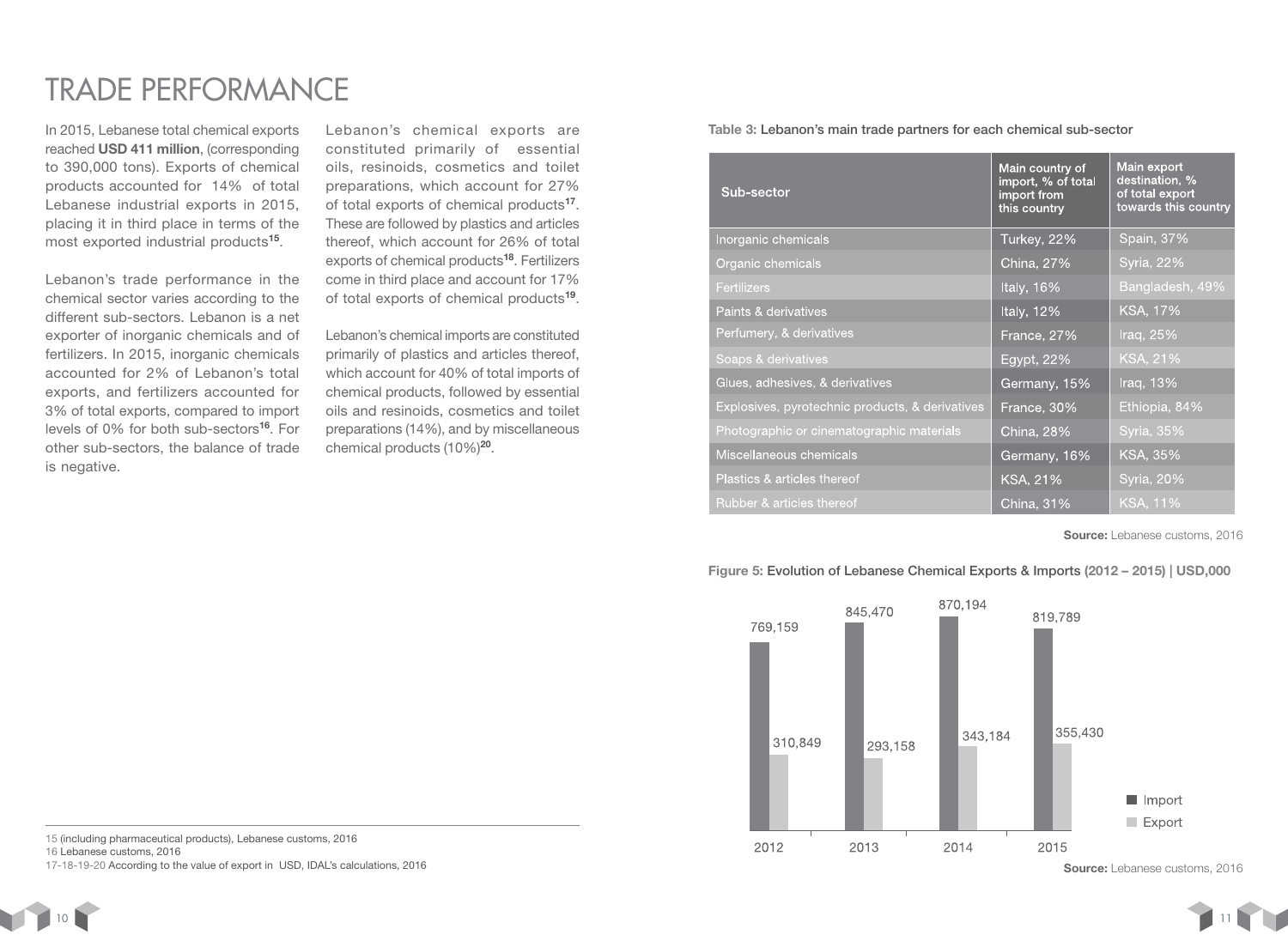been mainly active in the provision of intermediate inputs to various industries. The majority of plants in this sector are limited to mixing plants, and the manufacture of basic materials has been minimal given the lack of raw material (imported mainly from Syria and the Maghreb), and regional competition.

### PLASTICS

Packaging: The packaging industry in Lebanon is booming. There are currently 62 companies working in plastic food packaging<sup>21</sup>. With the recent decrease in oil prices, the plastic packaging industry is well positioned to capitalize on the situation since oil represents a large input cost to produce the materials used in the packaging industry.

The Lebanese market is witnessing a trend towards adopting plastic as raw material in the packaging industry, instead of metal and glass. This trend is also seen on a regional scale as packaging activities is projected to grow at a CAGR of 5.0% between 2014 and 2019 in the MENA region (compared to a global 4%), going from USD35.4 billion to USD 45.2 billion<sup>22</sup>.

Plastic Recycling: Plastic recycling activities are becoming attractive due to the potential environmental and economic benefits it can provide. Lebanon generates

Hence, the chemical industry in Lebanon is expected to remain a light industry, and to stay concentrated in the production of specialty chemicals. In this regard, investors might find opportunities in activities spanning the end of the chemicals sector value chain, those with high added-value.

around 2.55M tons of waste annually<sup>23</sup> a number which could considerably decrease with the development of recycling activities which aim to transform different kind of plastics including PET (Polyethylene Terephthalate) used in bottles, carpets and food packaging and HDPE mainly used in piping, automotive fuel tanks and toys.

Paints & Other Coating Products: The paints and coating industry in the MENA region was over 2.09 million tons in 2013 and is forecast to reach more than 2.5 million tons by 2018, with an annual growth rate of 3.6% The demand for paints and coating products is closely linked to the booming construction sector. Indeed, the fast-growing construction sector of MENA's high income countries will bring about an expansion of regional demand in paints and coating products in the years to come, providing ample export opportunities.

### MAIN INVESTMENT OPPORTUNITIES PROFILE OF TOP CHEMICAL COMPANIES The Lebanese chemical industry has Hence, the chemical industry in  $\blacksquare$   $\blacksquare$   $\blacksquare$

| <b>Name</b>                                                              | <b>Subsector</b>                                     | <b>Profile</b>                                                                                                                                                                                                                                                                                                                 | Number of<br><b>Employees</b> |
|--------------------------------------------------------------------------|------------------------------------------------------|--------------------------------------------------------------------------------------------------------------------------------------------------------------------------------------------------------------------------------------------------------------------------------------------------------------------------------|-------------------------------|
| Lebanon<br><b>Chemicals</b><br><b>Company S.A.L</b>                      | <b>Basic Chemicals</b>                               | Lebanon Chemicals Co. is one of<br>the only companies in the country<br>engaged in the manufacturing of<br>basic chemicals directly from raw<br>materials. The company produces<br>sulfuric and phosphoric acids as well<br>as fertilizers. It serves international<br>markets in Europe and in the Middle-<br>East primarily. | 250                           |
| <b>SODAMCO S.A.L</b><br><b>SODAMED</b>                                   | <b>Construction-</b><br>oriented<br><b>Chemicals</b> | SODAMCO manufactures and<br>markets quality construction<br>chemicals products particularly<br>suitable to the building standards<br>and specific climate conditions in the<br>Middle East and the Gulf, including<br>adhesives, coatings, and other<br>specialty materials.                                                   | 280                           |
| <b>Cosmaline S.A.L</b><br>makes your day.                                | Soaps &<br><b>Detergents</b>                         | Cosmaline specialized in the<br>manufacturing of personal care<br>products, as well as household and<br>aerosol products. The company's<br>high-capacity plant includes extensive<br>manufacturing facilities that offer a full<br>suite of product formulation, concept<br>innovation and marketing support<br>services.      |                               |
| <b>Masterpack</b><br>masterp <mark>n</mark> k<br>Member of INDEVCO Group | <b>Plastics</b>                                      | Masterpak produces high-quality<br>co-extruded polyethylene (PE) films<br>and bags and supplies customers in<br>Europe, the Arabian Gulf, Middle East,<br>Africa, Asia, America and Australia.<br>Masterpak is a member of INDEVCO<br>Flexible Packaging, a division of<br><b>INDEVCO Group.</b>                               | 280                           |

22 Smirthers Pira, 2014

 $12$  13  $\sim$  13  $\sim$  13  $\sim$  13  $\sim$  13  $\sim$  13  $\sim$  13  $\sim$  13  $\sim$  13  $\sim$  13  $\sim$  13  $\sim$  13  $\sim$  13  $\sim$  13  $\sim$  13  $\sim$  13  $\sim$  13  $\sim$  13  $\sim$  13  $\sim$  13  $\sim$  13  $\sim$  13  $\sim$  13  $\sim$  13  $\sim$  13  $\sim$  13  $\sim$  13  $\sim$ 

<sup>21</sup> The Directory of Exports and Industrial Firms in Lebanon 2015-2016

<sup>23</sup> Sweep-Net, the Regional Solid Waste Exchange of Information and Expertise Network in Mashreq and Maghreb Countries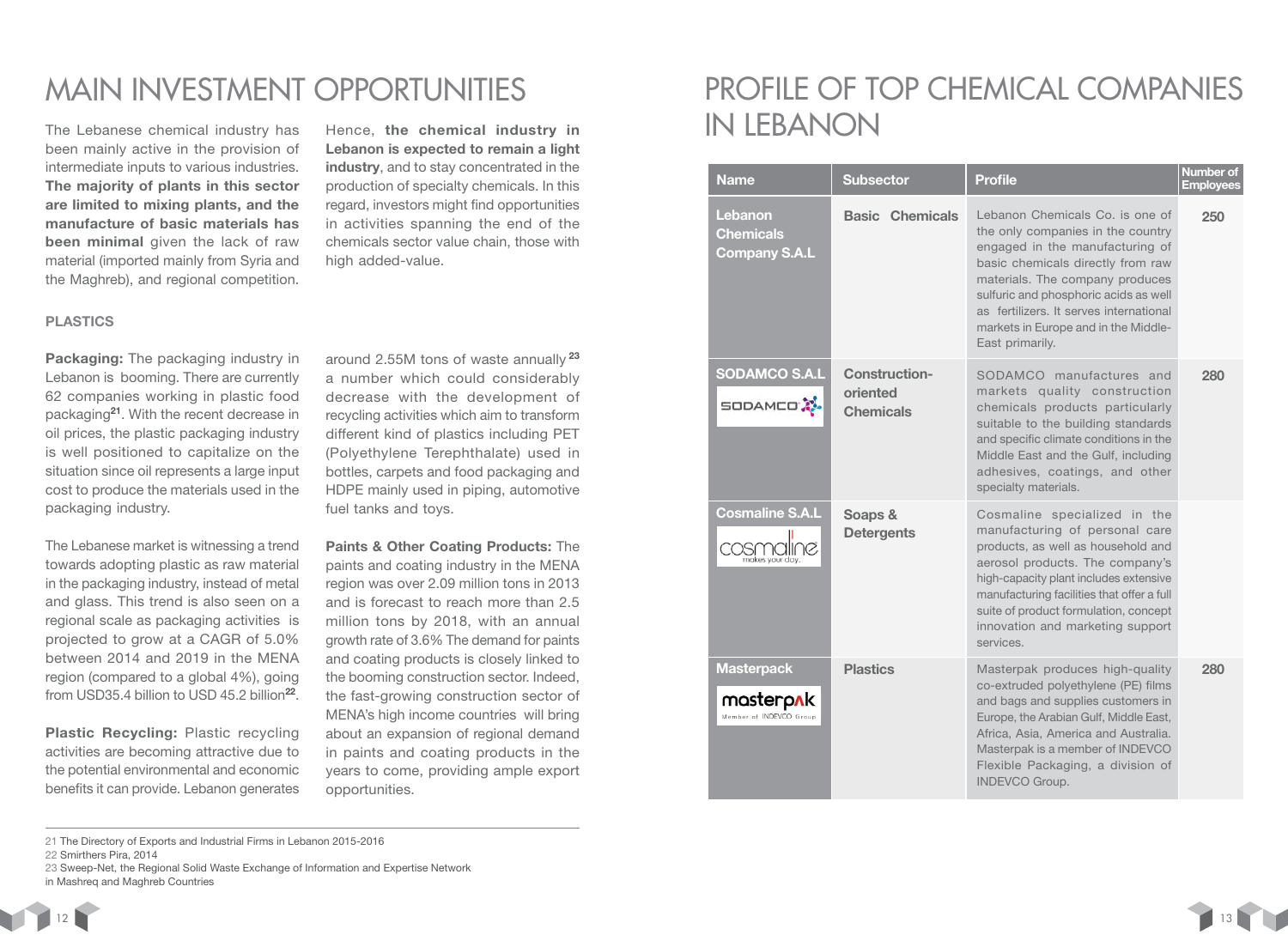| <b>Name</b>                       | <b>Subsector</b>                      | <b>Profile</b>                                                                                                                                                                                                                                                                                                                | Number of<br><b>Employees</b> |
|-----------------------------------|---------------------------------------|-------------------------------------------------------------------------------------------------------------------------------------------------------------------------------------------------------------------------------------------------------------------------------------------------------------------------------|-------------------------------|
| <b>Tamer Industries</b><br>(SLEE) | <b>Perfumeries &amp;</b><br>cosmetics | SLEE is primarily involved in<br>the research and development,<br>manufacturing and marketing of<br>cosmetics, perfumes, and personal<br>care products. SLEE produces a<br>variety of skin care, cosmetics, and<br>fragrance products, that it provides<br>under its own label, and that may be<br>labeled for third parties. |                               |
| <b>Sipes</b>                      | Paints &<br>derivatives               | SIPES International Paints Manufacturing<br>Company is a major regional paint<br>manufacturer that produces all types<br>of paint and construction chemicals,<br>including decorative, furniture, car<br>refinishing, industrial and marine<br>paints, protective coatings, resins,<br>and lacquers.                          | 500                           |

Note: This list is based on the number of employees. It is non-exhaustive and is solely intended to provide a general overview of the industry

### GLANCE AT INVESTMENT PROJECTS SUPPORTED BY IDAL IN THE SECTOR



#### Advanced Plastics Industry (API)

Advanced Plastic Industries (API) expanded its current capacity production due to high market demand for polypropylene pipelines through renovation and renewal of technical equipment.

Investment Size: USD 21,348,408 Jobs to be Created: 30



### Cimenterie Nationale

This expansion project involved the upgrade of a kiln to almost double capacity while adding a crusher-dryer plant, extending a clinker cooler, and replacing the exhaust system. Storage capacity will be increased by 40,000 tons, and automatic bag loading machines will be installed. The design will also incorporate BAT to reduce negative environmental impacts and prepare for the use of alternative fuels.

Investment size: USD 108.5 million

Jobs created: 67

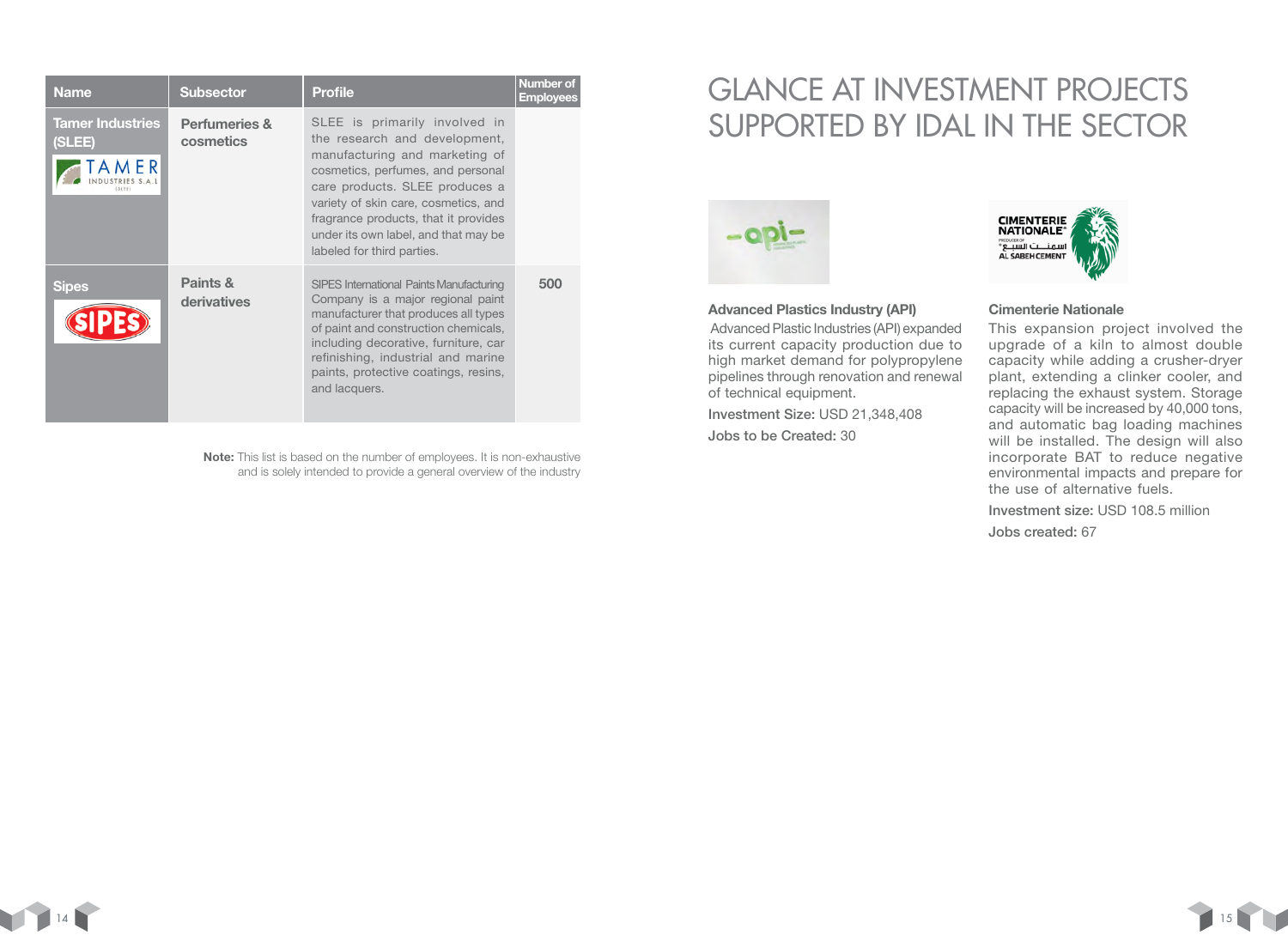### GOVERNMENT INITIATIVES



### ELCIM

Euro Lebanese Center for Industrial Modernization is an EU established and co-funded non-profit organization, in place since 2001. Although independent, it is integrated with the Industrial Research Institute of Lebanon. ELCIM is a business advisory center providing technical assistance services to industrial SMEs, covering practically all subsectors of the Lebanese industry.

### It has two main objectives:

 Upgrading the business performance of SMEs (business strategy, strategic management, technology transfers…), Supporting the access to long-term financing resources such as KAFALAT credit guaranty program.

www.elcim-lb.org

### LIRA

Lebanese Industrial Research Achievements Program is a government initiative that aims at building effective cooperation between industry, academia, and research centers to address the research and development needs of the Lebanese industry.

LIRA's objectives are to:

- Encourage university-industry cooperation towards building a knowledge-based economy;
- Match university activities/research with industry needs/problems towards increasing productivity;
- Seek industrial sponsorship for proposed university projects;
- Offer a national platform for potential new products and services;
- ▶ Help engineering and science students in developing their research projects;  $\blacktriangleright$  Provide industrial training to fresh graduates and engineers.

#### www.liraprogram.com

### MAIN CONTACT DETAILS

ELCIM – Euro Lebanese Center for Industrial Modernization www.elcim-lb.org

LIRA – Lebanese Industrial Research Achievements Program www.liraprogram.com

The Associations of Lebanese Industrialists (ALI) www.ali.org.lb

Syndicate of Paint Manufacturers in Lebanon Wajih Bizri +961 1 892 799 sipes@cyberia.net.lb

Syndicate of Plastic Industries jean Abou Naoum

+961 1 685 046/7/8 mepainfo@metalloplastica.com Syndicate of Lebanese Chemical Industries Gamy Tamer +961 1 694 000 cosmetics@tamerholding.com

Industrial Research Institute www.iri.org.lb/index.html

Ministry of Industry www.industry.gov.lb

Ministry of Economy and Trade www.economy.gov.lb

Investment Development Authority of Lebanon IDAL www.investinlebanon.gov.lb



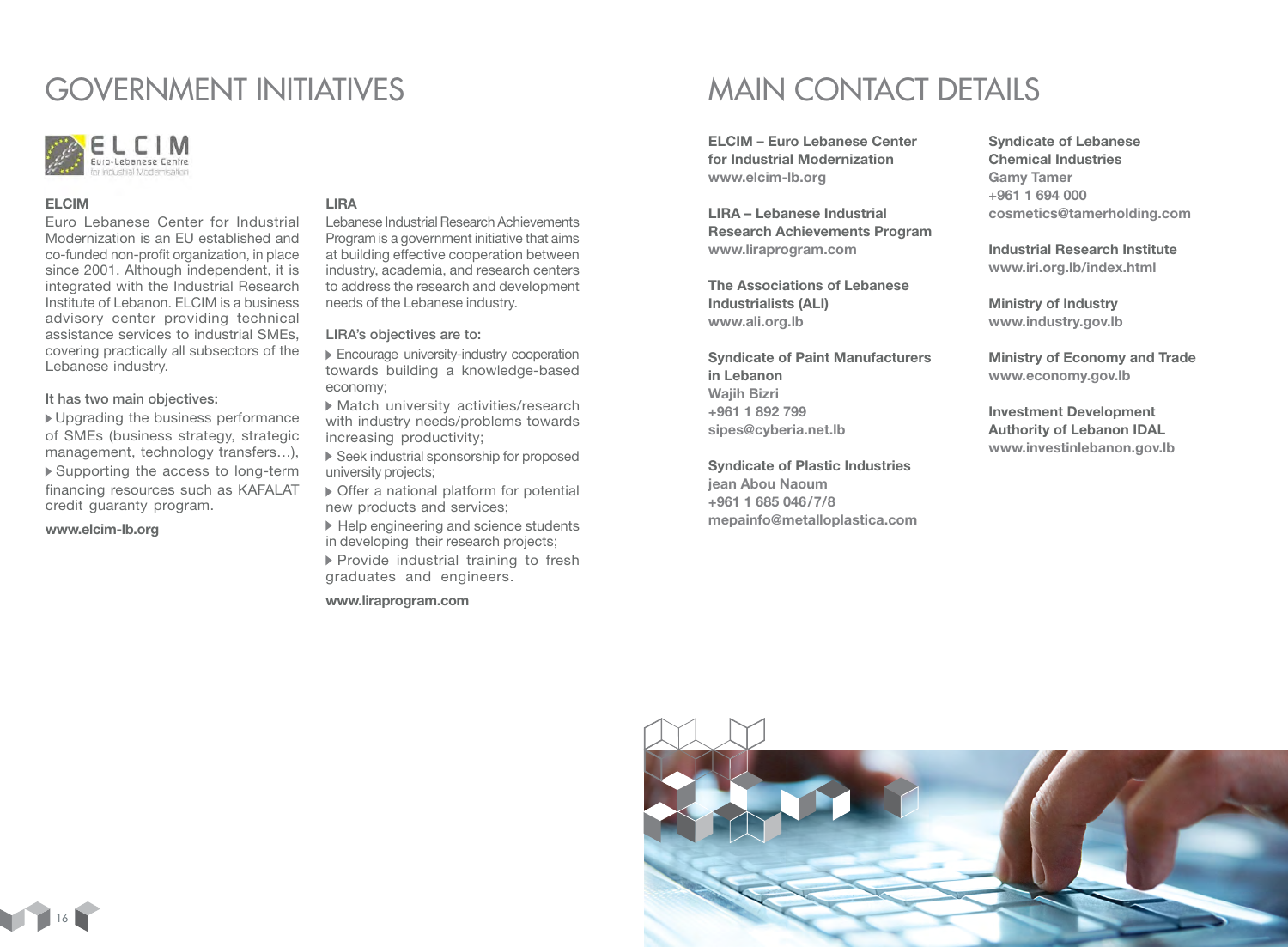

# **CONTACT US**

If you require any further information on investing in Lebanon or on the services IDAL can offer you, please do not hesitate to contact us at the following:



- +961 (1) 983306/7/8 +961 (1) 983302/3
- invest@idal.com.lb export@idal.com.lb
- Lazarieh Tower, 4th Floor, Emir Bechir Street, Riad El-Solh, Beirut, Lebanon P.O.Box: 113 -7251 www.investinlebanon.gov.lb